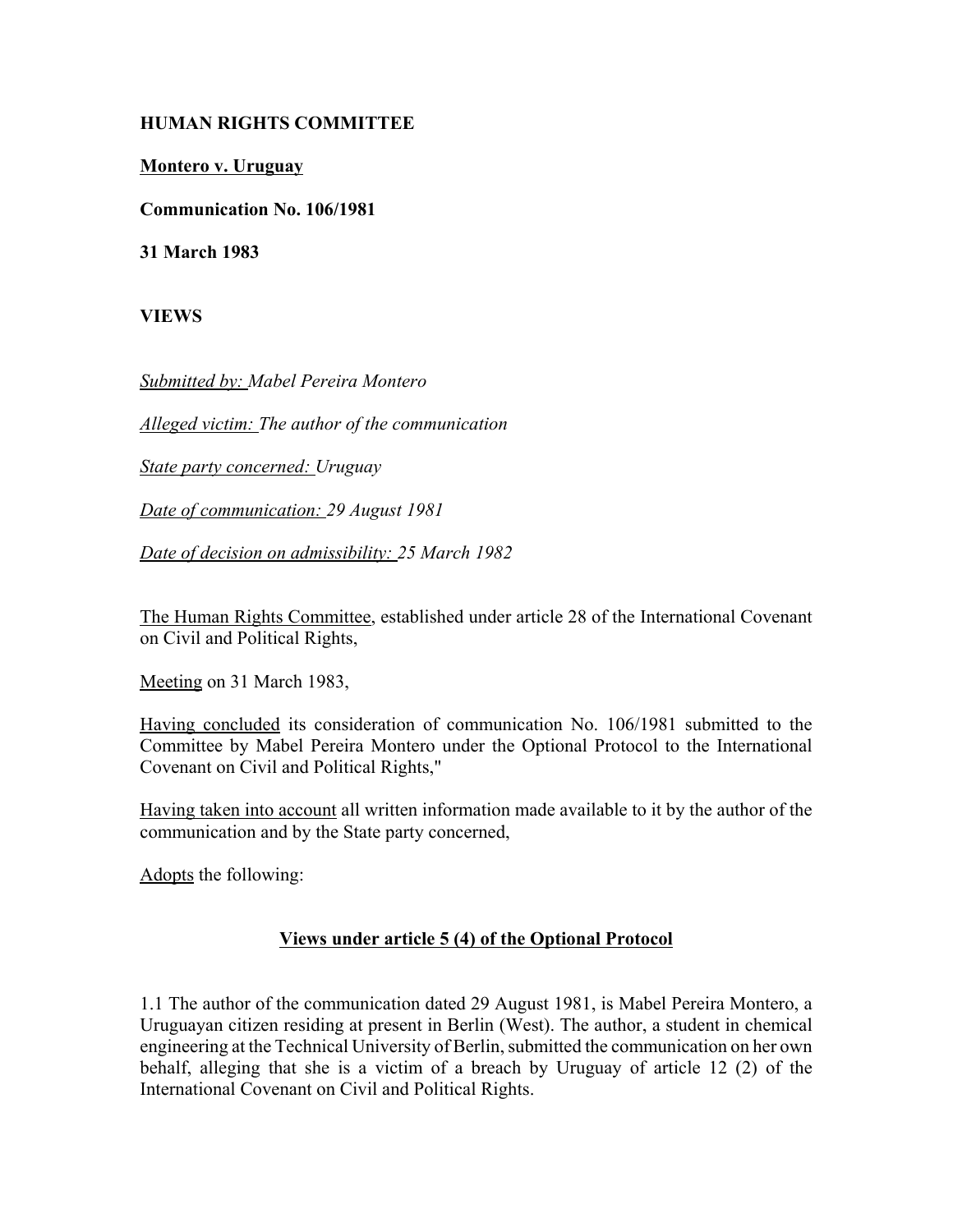1.2 The author claims that the Uruguayan authorities have refused, without further explanation, to renew her passport.

2.1 She describes the relevant facts as follows.

2.2 In 1972, owing to financial difficulties, she decided to leave Uruguay and to pursue her studies in Chile. In September of the same year, she left Montevideo by boat "through normal channels". After the "coup d'etat" in Chile, in September 1973, she sought refuge at the Embassy of Mexico in Chile. Mabel Pereira Montero claims that she did not seek refuge for political reasons, but that she did so because, at the time, a feeling of insecurity prevailed in that country, particularly among foreigners.

2.3 In November 1973, the Uruguayan Consulate in Mexico issued the author with a new Uruguayan passport (No. 015374), with an expiration date of 22 November 1983, but subject to renewal in November 1978. In January 1974 she left Mexico for the Federal Republic of Germany. She obtained a scholarship and was admitted to the University in Berlin (West).

2.4 As her passport was due to expire on 22 November 1978 unless it was renewed, Mabel Pereira Montero applied in writing for its renewal at the Embassy of Uruguay in Bonn on 3 July 1978. She was told to address herself to the Consulate of Uruguay in Hamburg which she did by a letter dated 26 July 1978.

2.5 In December of that year, the author inquired at the Consulate of Hamburg about the position with regard to her passport renewal. She was told by telephone that the renewal of her passport had been refused. No reason was given by the consular officer. It followed from the author's telephone conversation and from inquiries undertaken on her behalf by her scholarship-sponsoring organization that the decision not to renew her passport was taken by the competent authorities in Montevideo and that she had the possibility to request, either through the Uruguayan Consulate in Hamburg or directly at the Ministry for Foreign Affairs in Montevideo, to be informed of the reasons why the renewal of her passport had been refused.

2.6 Mabel Pereira Montero claims that in February 1979 she addressed herself to the Uruguayan Consulate in Berlin (German Democratic Republic) requesting the renewal of her passport and that this request was also refused, again without any explanation. The author states that, during the year 1979, she also tried, without success, to contact a lawyer in Montevideo who could take up her case with the Uruguayan authorities there.

2.7 Consequently, the author sent a letter dated 27 November 1979 to the Uruguayan Consulate in Hamburg requesting that the Uruguayan authorities reconsider their negative decision, or that she be informed by the Uruguayan authorities about the reasons for this decision. She did not receive any reply to this letter till May 1980. Mabel Pereira Montero then telephoned the Consulate in Hamburg to inquire about her case. A consular officer told her that the Uruguayan authorities had upheld their decision to refuse renewal of her passport. He suggested that she repeat in writing her request of 27 November 1979, indicating in addition that she had no family members in Montevideo who could pursue her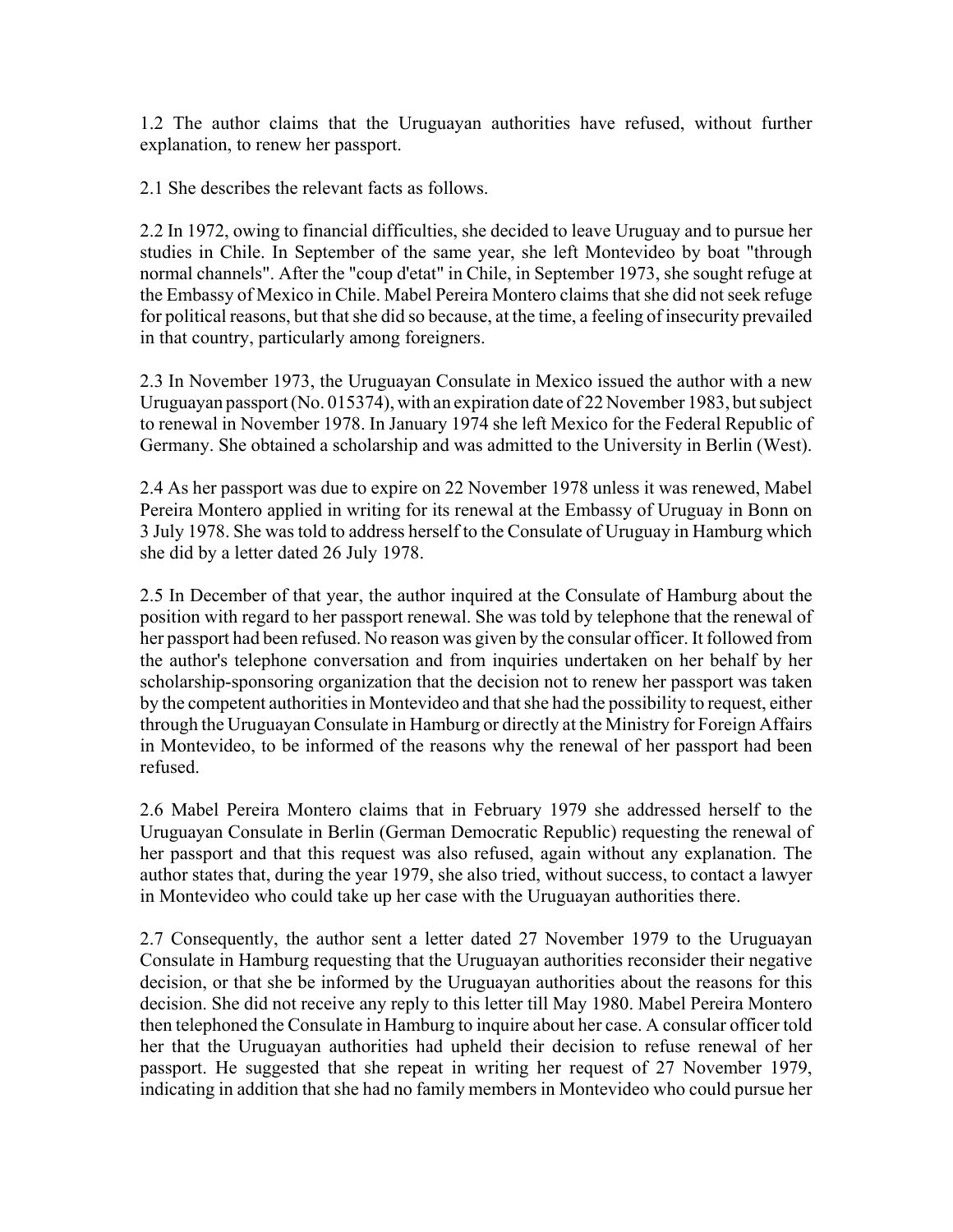case there. The author did so.

2.8 The author states that she also contacted the Uruguayan Embassy and the Uruguayan Consulate in Bonn regarding her case, but that she received there the same reply as in Hamburg.

2.9 At one time it was indicated to her that there was a recourse by way of appeal against the Government decision, but that this had to be done in Uruguay. She replied that she had no relatives in Montevideo who could represent her.

2.10 In December 1980, she was offered by the Uruguayan authorities a safe-conduct to travel to Uruguay in order to resolve her problem there. The author felt that she could not accept this offer, because she did not have the financial means to undertake the journey and because her studies would be unduly interrupted.

2.11 The author claims that, owing to the increasing instability of her situation caused by the refusal of the Uruguayan authorities to renew her passport, she approached the Ambassador of the Federal Republic of Germany in Uruguay, in August 1980, asking for his good offices in her case. The Embassy's efforts were also without success. There were, however, according to the Embassy of the Federal Republic of Germany, certain indications that the refusal to renew the author's passport stemmed, inter alia, from the belief that Mabel Per. ira Montero was married to a 'Tupamaro' who figured on the list of 'wanted persons' in Uruguay. In a letter to the Foreign Ministry in Bonn, dated 9 March 1981, the author rejected this allegation as totally unfounded. She stated that she had never married, that the parson in question was a friend from childhood because they both came from the same village, and that she never was active in politics or had had any contacts with the Tupamaros.

2.12 On 18 March 1981, the author was requested orally by the Uruguayan Consul in Hamburg to provide, for the use of the authorities in Montevideo, a written description of her life since she left Uruguay in 1972 and of the reasons why she left the country. She did so.

2.13 On 10 July 1981, the Uruguayan Consulate in Hamburg received by telegram final instructions from the authorities in Montevideo not to renew the author's passport. No reasons were given. The author states that a copy of this telegram is the only written notice she possesses with regard to the refusal of the Uruguayan authorities to renew her passport.

2.14 The author concludes that she has exhausted all domestic remedies available to her in the case.

3. There is no indication in the communication that the same matter has been submitted to another procedure of international investigation or settlement.

4. By its decision of 14 October 1981, the Working Group of the Human Rights Committee transmitted the communication under rule 91 of the Provisional-rules of procedure to the State party concerned, requesting information and observations relevant to the question of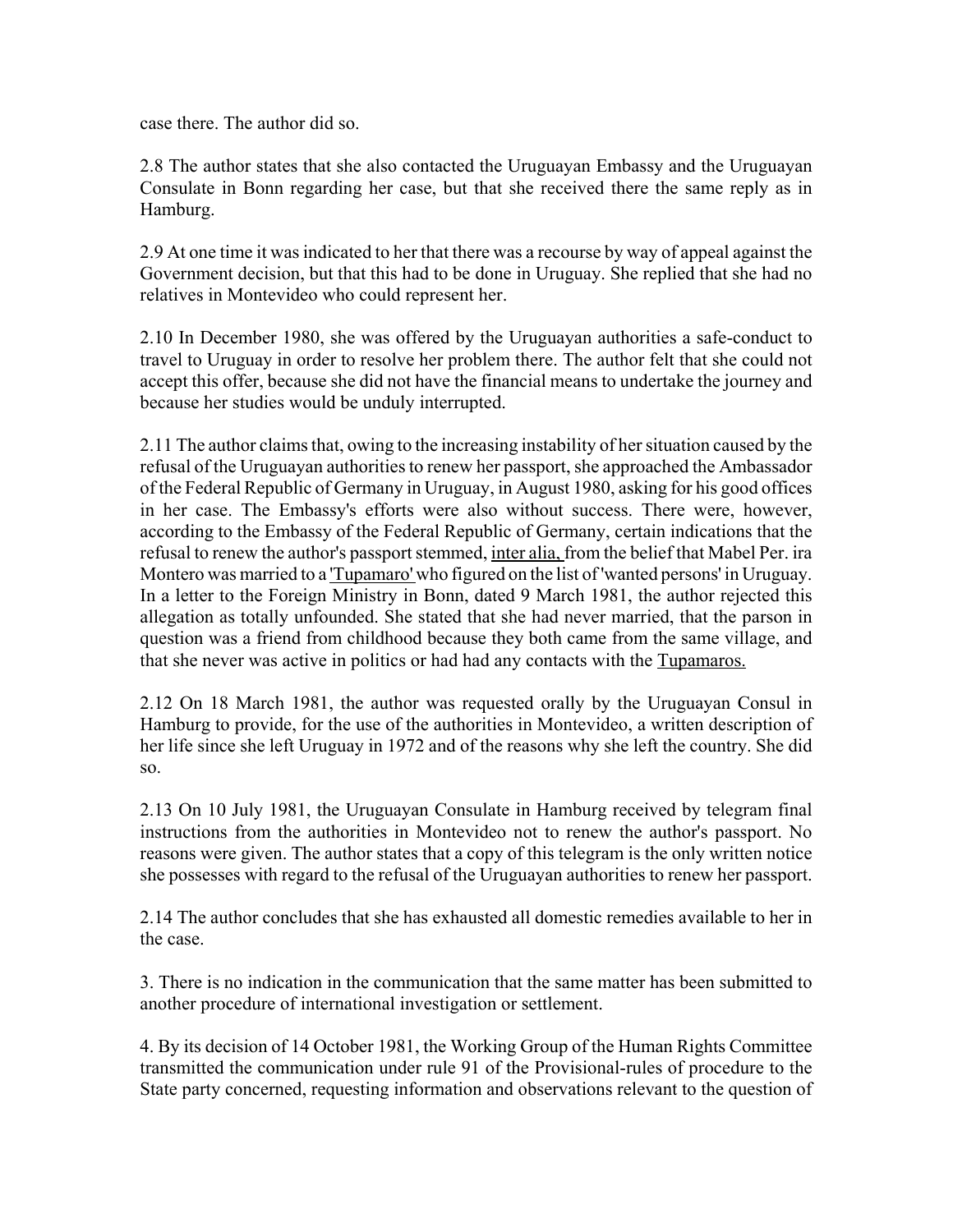admissibility of the communication not later than two months from the date of the transmittal of the decision. This time-limit expired on 26 January 1982. No reply had been received from the State party at that time.

5. Before taking its decision on the admissibility of the communication, the Human Rights Committee examined, ex officio, whether the fact that Mabel Per. ira Montero resides abroad affects the competence of the Committee to ' receive and consider the communication under article 1 of the Optional Protocol, taking into account the provisions of article 2 (1) of the Covenant.. In that context, the Committee made the following observations: article l of the Optional Protocol applies to individuals subject to the jurisdiction of the State concerned who claim to be victims of a violation by that State of any of the Covenant rights. The issue of a passport to a Uruguayan citizen is clearly a matter within the jurisdiction of the Uruguayan authorities and he is 'subject to the jurisdiction' of Uruguay for that purpose. Moreover, a passport is a means of enabling him 'to leave any country including his own', as required by article

12 (2) of the Covenant. Consequently, the Committee found that it followed from the very nature of that right that, in the case of a citizen resident abroad, it imposed obligations both on the State of residence and on the State of nationality and that, therefore, article 2 (1) of the Covenant could not be interpreted as limiting the obligations of Uruguay under article 12 (2) to citizens within its own territory.

6.1 The Committee found, on the basis of the information before it, that it was not precluded by article 5 (2) (a) of the Optional Protocol from considering the communication. The Committee was also unable to conclude that, in the circumstances of the case, there were effective domestic remedies available to the alleged victim which she failed to exhaust. Accordingly, the Committee found that the communication was not inadmissible under article 5 (2) (b) of the Optional Protocol.

6.2 On 25 March 1982, the Human Rights Committee therefore decided:

(a) That the communication was admissible;

(b) That, in accordance with article 4 (2) of the Protocol, the State party should be requested to submit to the Committee, within six months of the date of the transmittal to it of this decision, written explanations or statements clarifying the matter add the remedy, if any, that may have been taken by its;

(c) That the State party be informed that the written explanations or statements submitted by it under article 4 (2) of the Protocol must primarily relate to the substance of the matter under consideration and, in particular, the specific violations of the Covenant alleged to have occurred.

7.1 In a note, dated 14 July 1982, which appears to be a late submission under rule 91, the State party rejects the competence of the Committee to consider the communication on the grounds that the requirements for submission of a communication to the Committee under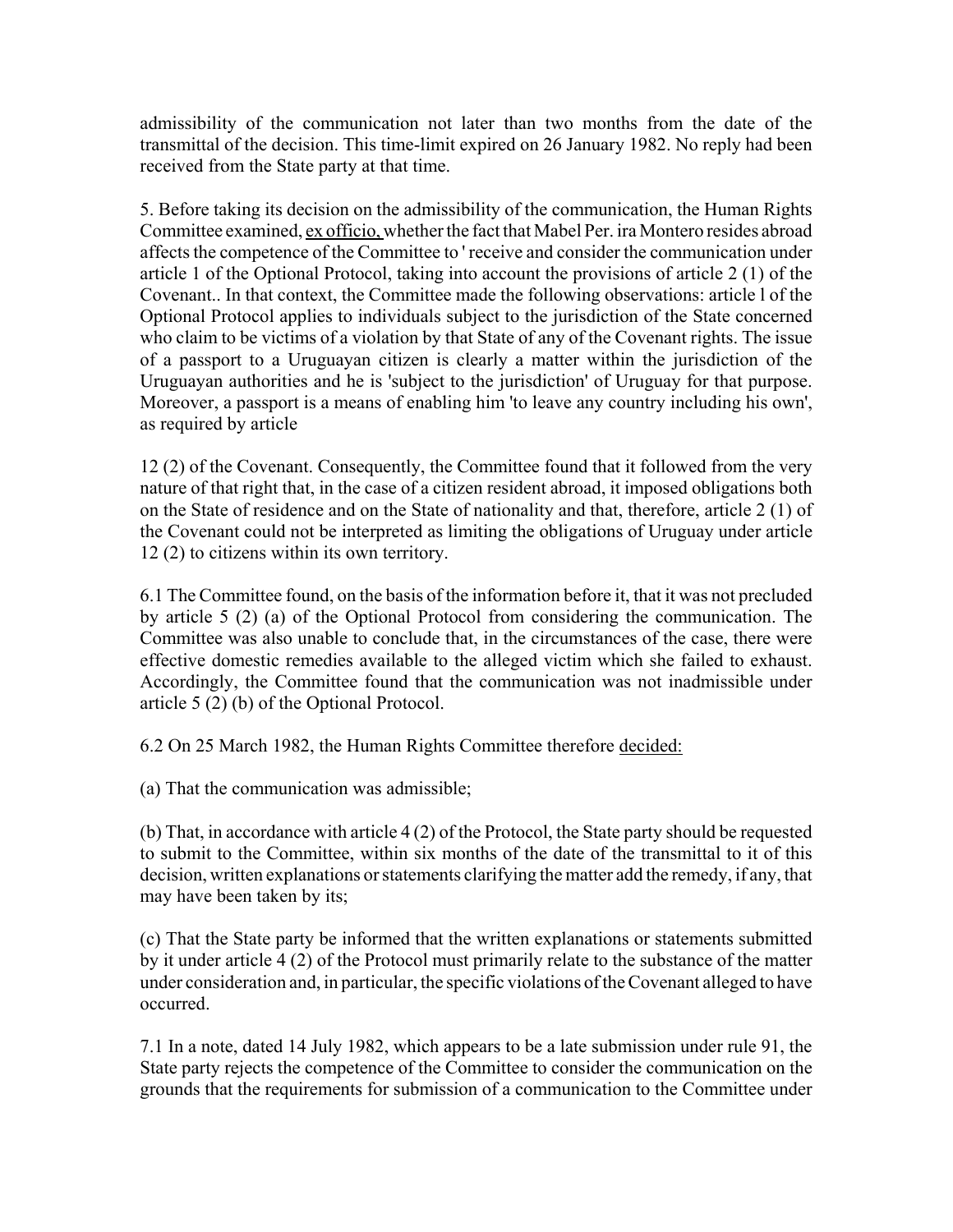article 1 of the Optional Protocol to the 'International Covenant on Civil and Political Rights are not met. Article 1 of the Optional Protocol recognizes the competence of the Committee to receive and consider communications from individuals "subject to its jurisdiction". The State party argues that "at the time of the submission of her request (to have her passport renewed), Miss Mabel Pereira Montero was not subject to the jurisdiction of the Uruguayan State" and that "... it is consequently inappropriate for the Committee to deal with communications of this kind which are outside its terms of reference and violate international provisions". It is further submitted that "Miss Pereira Montero can return to her country at any time and in any circumstances", even without a valid passport, to clear up her situation personally. In conclusion, the State party asserts that "in Uruguay the right to freedom of residence and movement is protected, subject only to domestic legal provisions, and constitutionally recognized".

7.2 In a further note, dated 13 August 1982, the State party, in response to the request for a submission under article 4 (2), refers to the contents of its earlier note.

8.1 On 7 January 1983, the author of the communication forwarded her comments in reply to the State party's submissions of 14 July and 13 August 1982.

8.2 She rejects the State party's formal contention that in the present case she does not come within the jurisdiction of Uruguay. She claims that her sojourn in a foreign country is subject to her possessing a valid Uruguayan passport and that, consequently, she does come within the jurisdiction of the State of Uruguay in the matter under consideration.

8.3 The author of the communication further points out that it is the normal procedure for Uruguayan citizens residing abroad to have their passport renewed by Uruguayan consulates. She adds that she applied to all appropriate consular posts and that nowhere were any reasons given to her as to why the renewal of her passport was constantly refused.

8.4 Miss Pereira Montero also states that she regards it as abnormal that the Uruguayan authorities suggested that she travel to Uruguay in order to have her passport renewed when consular authorities fully deal with such matters.

9.1 The Human Rights Committee has considered the present communication in the light of all information made available to it, as provided in article 5 (1) of the Optional Protocol.

9.2 The Committee decides to base its views on the following facts which seem to be uncontested: Mabel Pereira Montero, a Uruguayan citizen residing at present in Berlin (West), and holder of a Uruguayan passport issued in 1973 in Mexico with a 10-year's validity upon condition that the passport be renewed after 5 years, was refused such renewal by the Uruguayan authorities, without explanation, several times between 1978 and 1981. In December 1980, she was offered a safe-conduct which would have entitled her to travel to Uruguay. The author declined this offer, because she did not have the financial means to undertake the travel and because her studies would have been unduly interrupted.

9.3 The Committee does not accept the State party's contention that the Committee is not